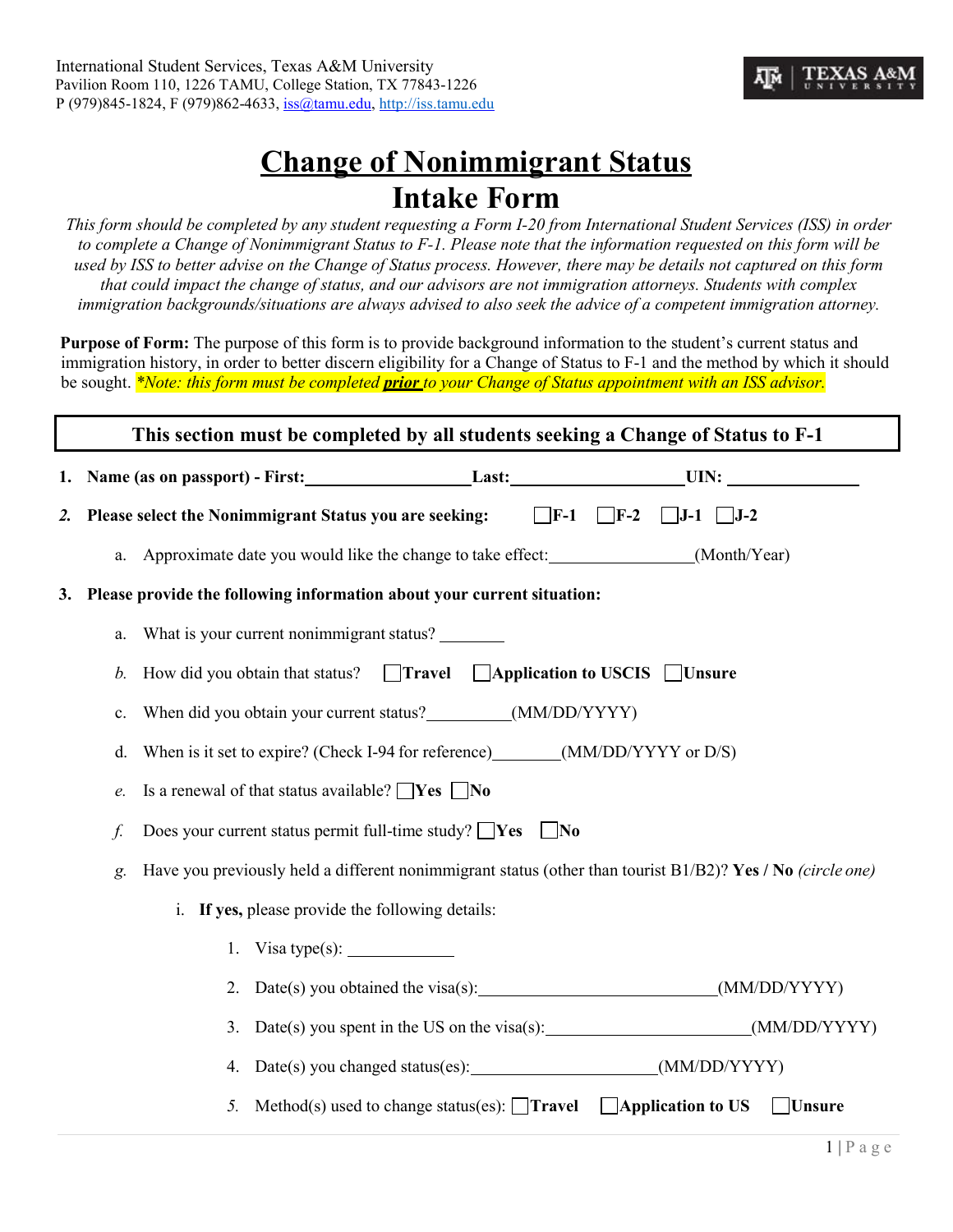## **4. Please provide the following travel-related information:**

- a. What is your country of citizenship (i.e., the country whose passport you used to enter theUS)?
- b. On what date was your most recent entry to the United States? (MM/DD/YYYY)
- **c.** Have you ever been denied entry to the US, or sent to secondary inspection at a US Port of Entry?  $\Box$ **Yes**  $\Box$ **No** 
	- i. **If yes**, please explain briefly and include approximate dates:

*d.* Have you ever been denied a visa, or had difficulty receiving one?  $\Box$  Yes  $\Box$  No

i. **If yes**, please explain briefly and include approximate dates:

#### **5. Please provide the following information about your plans for your stay in the United States:**

- a. When is your anticipated graduation date? (Month/Year)
- *b.* Are you interested in participating in an internship/co-op prior to graduation?  $\Box$  Yes  $\Box$  No
	- i. If yes, when? (Month/Year)

*c.* Are you interested in working on-campus?  $\Box$  Yes  $\Box$  No

- *d.* Do you currently have work authorization?  $\Box$  Yes  $\Box$  No
- e. What are your plans after graduation (i.e., do you plan to seek employment, pursue another degree, change to

a different status, return home immediately upon completion of your degree, etc.)?

*f.* Do you currently have a U.S. driver license?  $\Box$  Yes  $\Box$  No

- *i.* **If no,** do you plan to apply for one?  $\Box$  Yes  $\Box$  No
- *ii.* If yes, do you need to renew it soon?  $\Box$  Yes  $\Box$  No
- *g.* Do you need or plan to travel outside the US within the next 18 months?  $\mathbf{Yes}$   $\mathbf{No}$ 
	- i. If **yes**, when do you plan to travel? \_\_\_\_\_\_\_(Month/Year)